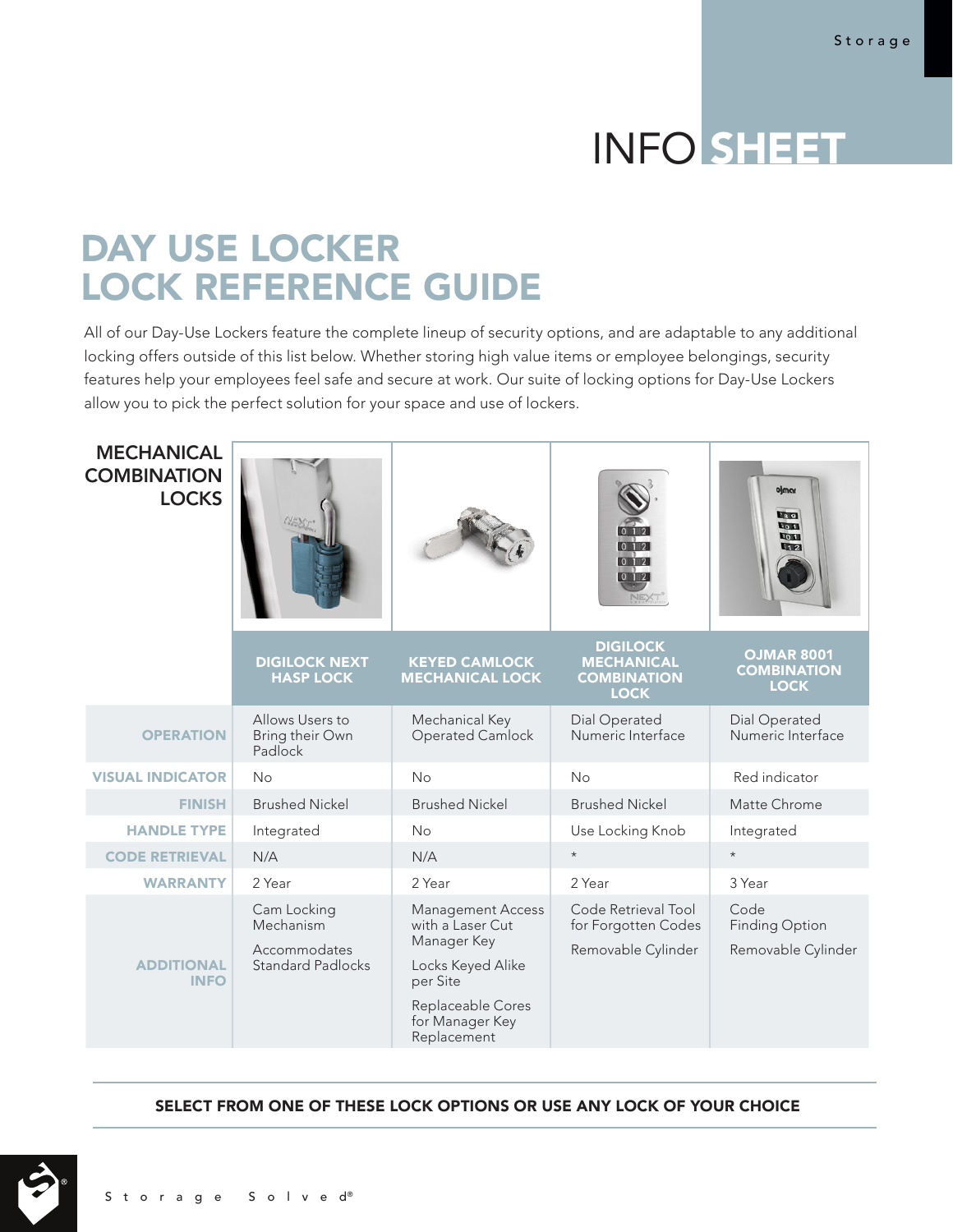#### INFO SHEET Day Use Lockers Lock Reference Guide





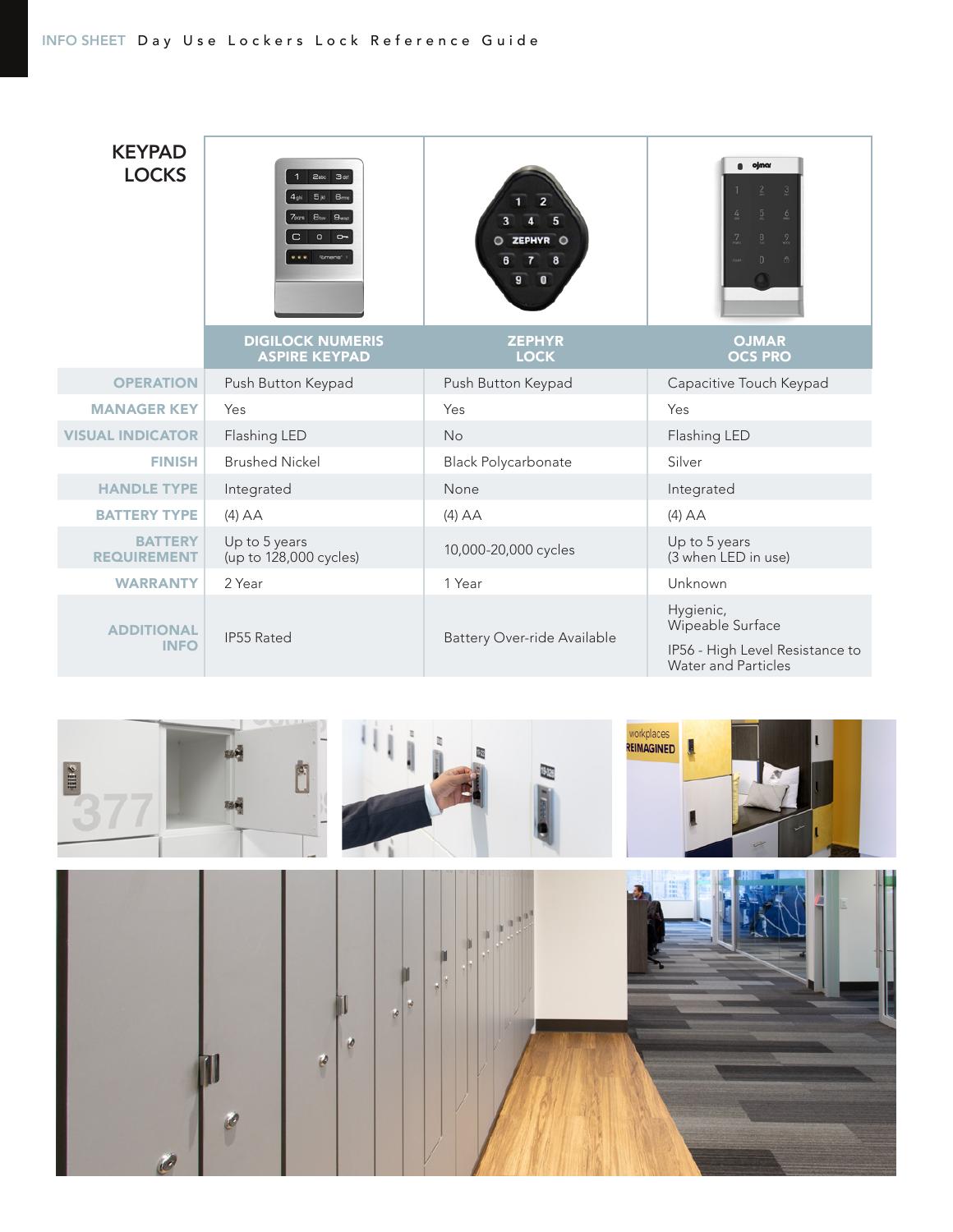### RFID **LOCKS**







VISUAL INDICAT **HANDLE T BATT REQUIREME** 

|                                              | <b>DIGI NUMERIS ASPIRE RFID</b>        | <b>OJMAR OTS ADVANCE</b>                  | <b>OJMAR</b><br>NLX1                                                |
|----------------------------------------------|----------------------------------------|-------------------------------------------|---------------------------------------------------------------------|
| <b>OPERATION</b>                             | <b>Battery Powered</b>                 | <b>Battery Powered</b>                    | <b>Battery Powered</b>                                              |
| <b>SUAL INDICATOR</b>                        | Flashing LED                           | Flashing LED                              | Flashing LED                                                        |
| <b>HANDLE TYPE</b>                           | Integrated                             | N/A                                       | Integrated                                                          |
| <b>BATTERY</b><br><b>REQUIREMENT</b>         | $(4)$ AA                               | $(4)$ AA                                  | $(4)$ AA                                                            |
| <b>BATTERY LIFE</b>                          | Up to 5 Years (up to 54,000<br>cycles) | 30,000 Cycles                             | 2 Years                                                             |
| <b>IP RATING</b>                             | <b>IP55</b>                            | <b>IP55</b>                               | <b>IP65</b>                                                         |
| <b>NETWORKED/</b><br><b>REAL TIME DATA</b>   | <b>No</b>                              | <b>No</b>                                 | Yes                                                                 |
| <b>13.5 MHZ CARD</b><br><b>COMPATIBILITY</b> | Yes                                    | Yes                                       | Yes                                                                 |
| <b>125 KHZ CARD</b><br><b>COMPATIBILITY</b>  | $No -$<br>Must Use Sticker             | $No -$<br>Must Use Sticker                | $No -$<br>Must Use Sticker                                          |
| <b>ADDITIONAL</b><br><b>INFO</b>             | 2 Year Warranty                        | Optional User Software for<br>Audit Trail | Wireless<br>Real-time Lock                                          |
|                                              |                                        | Advanced Programming                      | WiFi Enabled                                                        |
|                                              |                                        |                                           | Remote Monitoring & Control                                         |
|                                              |                                        |                                           | Real Time Data Management                                           |
|                                              |                                        |                                           | RFID & Bluetooth Options<br>(Must be specified at time<br>of order) |
|                                              |                                        |                                           | Only Available on HPL Doors                                         |
|                                              |                                        |                                           |                                                                     |

Requires the Purchase of Additional Components from Ojmar